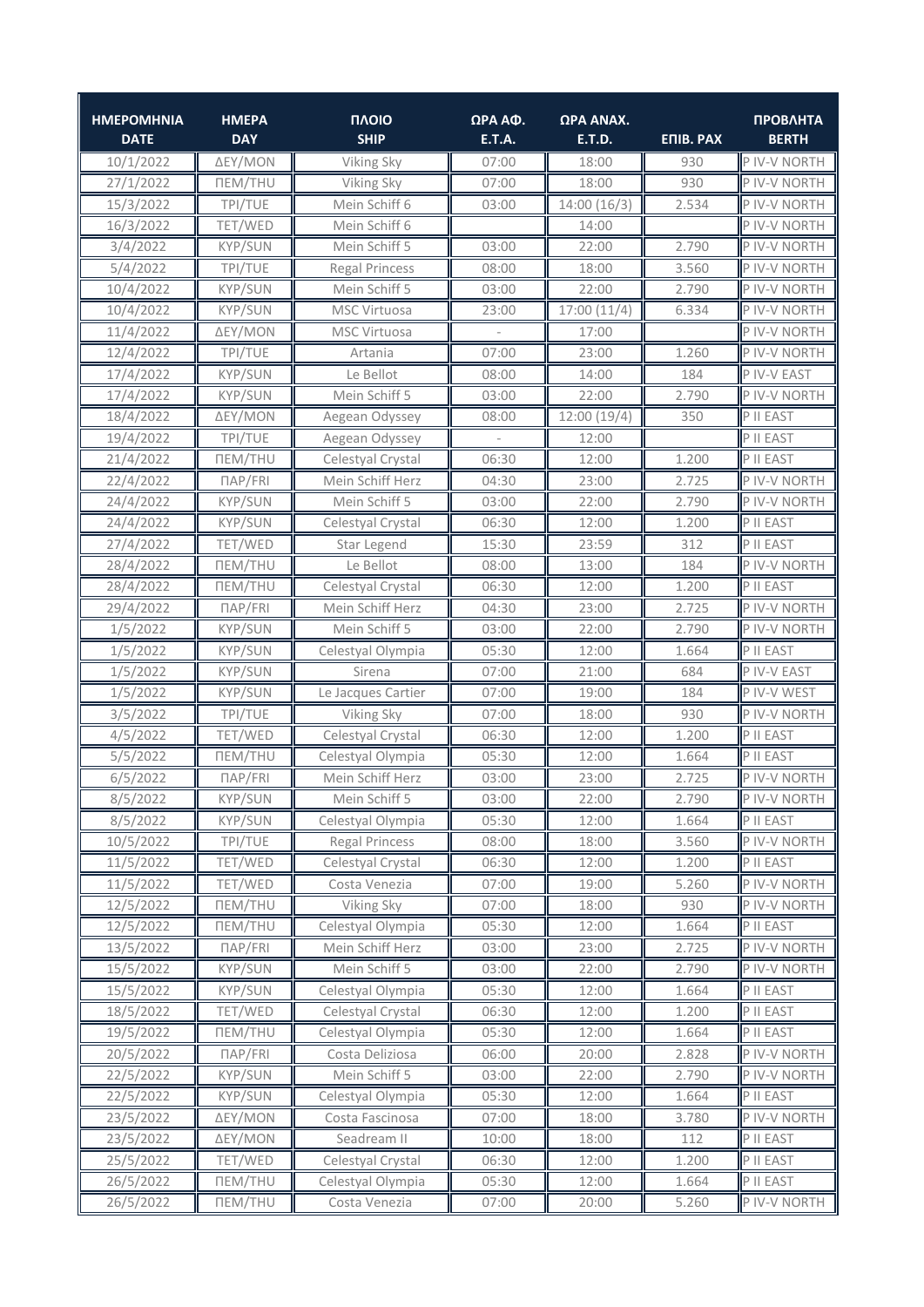| 29/5/2022 | KYP/SUN               | Celestyal Olympia     | 05:30 | 12:00         | 1.664 | P II EAST    |
|-----------|-----------------------|-----------------------|-------|---------------|-------|--------------|
| 29/5/2022 | KYP/SUN               | Mein Schiff 5         | 03:00 | 22:30         | 2.790 | P IV-V NORTH |
| 29/5/2022 | KYP/SUN               | Marella Explorer      | 07:30 | 19:00         | 2.217 | P IV-V WEST  |
| 31/5/2022 | TPI/TUE               | <b>Regal Princess</b> | 08:00 | 18:00         | 3.560 | P IV-V NORTH |
| 1/6/2022  | TET/WED               | Celestyal Crystal     | 06:30 | 12:00         | 1.200 | P II EAST    |
| 2/6/2022  | <b>NEM/THU</b>        | Celestyal Olympia     | 05:30 | 12:00         | 1.664 | P II EAST    |
| 3/6/2022  | $\Box AP/FRI$         | Spirit of Adventure   | 07:00 | 17:00         | 999   | P IV-V NORTH |
| 5/6/2022  | KYP/SUN               | Celestyal Olympia     | 05:30 | 12:00         | 1.664 | P II EAST    |
| 8/6/2022  | TET/WED               | MSC Musica            | 08:00 | 18:00         | 3.223 | P IV-V NORTH |
| 8/6/2022  | TET/WED               | Celestyal Crystal     | 06:30 | 12:00         | 1.200 | P II EAST    |
| 9/6/2022  | <b>NEM/THU</b>        | Celestyal Olympia     | 05:30 | 12:00         | 1.664 | P II EAST    |
| 9/6/2022  | <b>NEM/THU</b>        | Costa Venezia         | 07:00 | 20:00         | 5.260 | P IV-V NORTH |
| 12/6/2022 | KYP/SUN               | Celestyal Olympia     | 05:30 | 12:00         | 1.664 | P II EAST    |
| 15/6/2022 | TET/WED               | <b>MSC Musica</b>     | 09:00 | 20:00         | 3.223 | P IV-V NORTH |
| 15/6/2022 | TET/WED               | Azamara Journey       | 07:00 | 18:00         | 694   | P IV-V EAST  |
| 15/6/2022 | TET/WED               | Celestyal Crystal     | 06:30 | 12:00         | 1.200 | P II EAST    |
| 16/6/2022 | <b>NEM/THU</b>        | Celestyal Olympia     | 05:30 | 12:00         | 1.664 | P II EAST    |
| 19/6/2022 | KYP/SUN               | Celestyal Olympia     | 05:30 | 12:00         | 1.664 | P II EAST    |
| 19/6/2022 | <b>KYP/SUN</b>        | Azura                 | 17:00 | 18:00 (20/06) | 3.574 | P IV-V NORTH |
| 20/6/2022 | ΔEY/MON               | Azura                 |       | 18:00         |       | P IV-V NORTH |
| 21/6/2022 | TPI/TUE               | <b>Regal Princess</b> | 08:00 | 18:00         | 3.560 | P IV-V NORTH |
| 22/6/2022 | tet/wed               | <b>MSC Musica</b>     | 08:00 | 18:00         | 3.223 | P IV-V NORTH |
| 22/6/2022 | TET/WED               | Celestyal Crystal     | 06:30 | 12:00         | 1.200 | P II EAST    |
| 23/6/2022 | <b>NEM/THU</b>        | Celestyal Olympia     | 05:30 | 12:00         | 1.664 | P II EAST    |
| 23/6/2022 | <b>NEM/THU</b>        | Costa Venezia         | 07:00 | 19:00         | 5.260 | P IV-V NORTH |
| 26/6/2022 | <b>KYP/SUN</b>        | Celestyal Olympia     | 05:30 | 12:00         | 1.664 | P II EAST    |
| 26/6/2022 | <b>KYP/SUN</b>        | Marella Explorer      | 07:00 | 18:00         | 2.217 | P IV-V NORTH |
| 27/6/2022 | ΔEY/MON               | <b>Viking Sky</b>     | 07:00 | 18:00         | 930   | P IV-V NORTH |
| 29/6/2022 | TET/WED               | <b>MSC Musica</b>     | 08:00 | 18:00         | 3.223 | P IV-V NORTH |
| 29/6/2022 | TET/WED               | Celestyal Crystal     | 06:30 | 12:00         | 1.200 | P II EAST    |
| 30/6/2022 | <b>NEM/THU</b>        | Celestyal Olympia     | 05:30 | 12:00         | 1.664 | P II EAST    |
| 30/6/2022 | <b>NEM/THU</b>        | <b>Disney Magic</b>   | 08:00 | 17:15         | 2.700 | P IV-V NORTH |
| 1/7/2022  | <b>NAP/FRI</b>        | Mein Schiff Herz      | 03:00 | 23:00         | 2.725 | P IV-V NORTH |
| 3/7/2022  | <b>KYP/SUN</b>        | Celestyal Olympia     | 05:30 | 12:00         | 1.664 | P II EAST    |
| 5/7/2022  | TPI/TUE               | Azamara Journey       | 07:00 | 20:00         | 694   | P II EAST    |
| 6/7/2022  | TET/WED               | <b>MSC Musica</b>     | 08:00 | 18:00         | 3.223 | P IV-V NORTH |
| 6/7/2022  | TET/WED               | Celestyal Crystal     | 06:30 | 12:00         | 1.200 | P II EAST    |
| 7/7/2022  | <b><i>NEM/THU</i></b> | <b>Viking Sky</b>     | 07:00 | 18:00         | 930   | P IV-V EAST  |
| 7/7/2022  | <b><i>NEM/THU</i></b> | Celestyal Olympia     | 05:30 | 12:00         | 1.664 | P II EAST    |
| 7/7/2022  | <b><i>NEM/THU</i></b> | Costa Venezia         | 07:00 | 20:00         | 5.260 | P IV-V NORTH |
| 8/7/2022  | ПАР/FRI               | Mein Schiff Herz      | 03:00 | 23:00         | 2.725 | P IV-V NORTH |
| 10/7/2022 | <b>KYP/SUN</b>        | Celestyal Olympia     | 05:30 | 12:00         | 1.664 | P II EAST    |
| 10/7/2022 | <b>KYP/SUN</b>        | Marella Explorer      | 07:00 | 18:00         | 2.217 | P IV-V NORTH |
| 12/7/2022 | TPI/TUE               | <b>Regal Princess</b> | 08:00 | 18:00         | 3.560 | P IV-V NORTH |
| 13/7/2022 | TET/WED               | <b>MSC Musica</b>     | 08:00 | 18:00         | 3.223 | P IV-V NORTH |
| 13/7/2022 | TET/WED               | Celestyal Crystal     | 06:30 | 12:00         | 1.200 | P II EAST    |
| 14/7/2022 | <b><i>NEM/THU</i></b> | Celestyal Olympia     | 05:30 | 12:00         | 1.664 | P II EAST    |
| 17/7/2022 | <b>KYP/SUN</b>        | Celestyal Olympia     | 05:30 | 12:00         | 1.664 | P II EAST    |
| 18/7/2022 | ΔEY/MON               | Azamara Onward        | 07:00 | 20:00         | 698   | P IV-V NORTH |
| 20/7/2022 | TET/WED               | <b>MSC Musica</b>     | 08:00 | 18:00         | 3.223 | P IV-V NORTH |
| 20/7/2022 | TET/WED               | Celestyal Crystal     | 06:30 | 12:00         | 1.200 | P II EAST    |
| 21/7/2022 | <b>ΠΕΜ/ΤΗU</b>        | Celestyal Olympia     | 05:30 | 12:00         | 1.664 | P II EAST    |
| 21/7/2022 | <b><i>NEM/THU</i></b> | Costa Venezia         | 07:00 | 20:00         | 5.260 | P IV-V NORTH |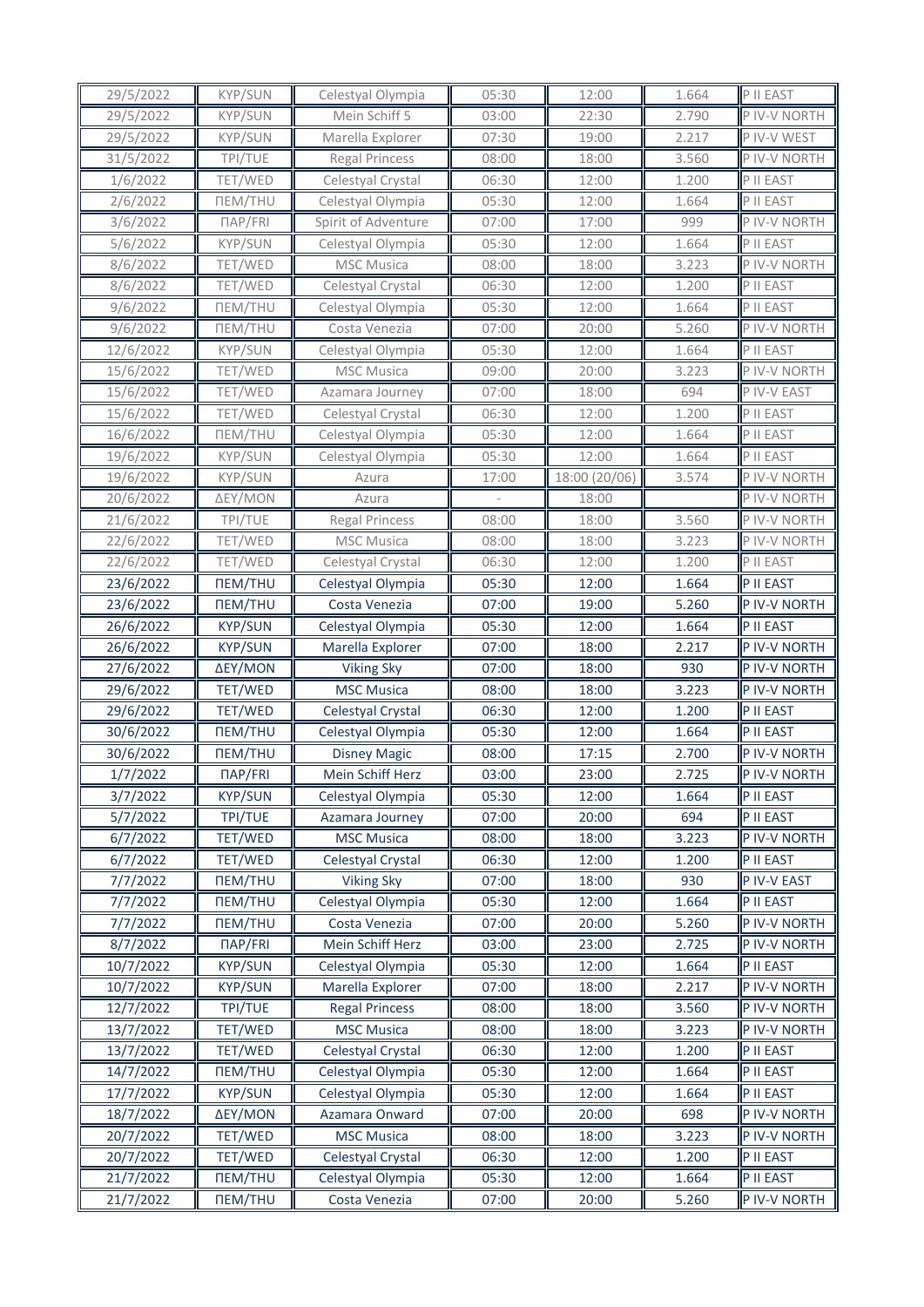| 24/7/2022              | <b>KYP/SUN</b>            | Celestyal Olympia                      | 05:30          | 12:00          | 1.664          | P II EAST                    |
|------------------------|---------------------------|----------------------------------------|----------------|----------------|----------------|------------------------------|
| 27/7/2022              | TET/WED                   | <b>MSC Musica</b>                      | 08:00          | 18:00          | 3.223          | P IV-V NORTH                 |
| 27/7/2022              | TET/WED                   | Celestyal Crystal                      | 06:30          | 12:00          | 1.200          | P II EAST                    |
| 28/7/2022              | <b>NEM/THU</b>            | Celestyal Olympia                      | 05:30          | 12:00          | 1.664          | P II EAST                    |
| 31/7/2022              | <b>KYP/SUN</b>            | Celestyal Olympia                      | 05:30          | 12:00          | 1.664          | P II EAST                    |
| 1/8/2022               | ΔEY/MON                   | Oosterdam                              | 06:00          | 17:00          | 2.387          | P IV-V NORTH                 |
| 2/8/2022               | <b>TPI/TUE</b>            | Azura                                  | 07:00          | 18:00          | 3.574          | P IV-V NORTH                 |
| 3/8/2022               | <b>TET/WED</b>            | <b>MSC Musica</b>                      | 08:00          | 18:00          | 3.223          | P IV-V NORTH                 |
| 3/8/2022               | TET/WED                   | Celestyal Crystal                      | 06:30          | 12:00          | 1.200          | P II EAST                    |
| 4/8/2022               | <b><i>NEM/THU</i></b>     | Celestyal Olympia                      | 05:30          | 12:00          | 1.664          | P II EAST                    |
| 4/8/2022               | <b>NEM/THU</b>            | Costa Venezia                          | 07:00          | 20:00          | 5.260          | P IV-V NORTH                 |
| 7/8/2022               | <b>KYP/SUN</b>            | Celestyal Olympia                      | 05:30          | 12:00          | 1.664          | P II EAST                    |
| 7/8/2022               | <b>KYP/SUN</b>            | Marella Explorer                       | 07:00          | 18:00          | 2.217          | P IV-V NORTH                 |
| 10/8/2022              | TET/WED                   | <b>MSC Musica</b>                      | 08:00          | 18:00          | 3.223          | P IV-V NORTH                 |
| 10/8/2022              | TET/WED                   | Celestyal Crystal                      | 06:30          | 12:00          | 1.200          | P II EAST                    |
| 11/8/2022              | <b><i>NEM/THU</i></b>     | Celestyal Olympia                      | 05:30          | 12:00          | 1.664          | P II EAST                    |
| 14/8/2022              | <b>KYP/SUN</b>            | Celestyal Olympia                      | 05:30          | 12:00          | 1.664          | P II EAST                    |
| 17/8/2022              | TET/WED                   | <b>MSC Musica</b>                      | 08:00          | 18:00          | 3.223          | P IV-V NORTH                 |
| 17/8/2022              | TET/WED                   | Celestyal Crystal                      | 06:30          | 12:00          | 1.200          | P II EAST                    |
| 18/8/2022              | <b>NEM/THU</b>            | Celestyal Olympia                      | 05:30          | 12:00          | 1.664          | P II EAST                    |
| 18/8/2022              | <b>NEM/THU</b>            | Costa Venezia                          | 07:00          | 20:00          | 5.260          | P IV-V NORTH                 |
| 21/8/2022              | <b>KYP/SUN</b>            | Celestyal Olympia                      | 05:30          | 12:00          | 1.664          | P II EAST                    |
| 21/8/2022              | <b>KYP/SUN</b>            | Azamara Onward                         | 07:00          | 20:00          | 698            | P IV-V NORTH                 |
| 22/8/2022              | ΔEY/MON                   | <b>Viking Sky</b>                      | 07:00          | 18:00          | 930            | P IV-V EAST                  |
| 22/8/2022              | ΔEY/MON                   | Norwegian Jade                         | 07:00          | 18:00          | 2.850          | P IV-V NORTH                 |
| 23/8/2022              | TPI/TUE                   | Seven Seas Explorer                    | 07:00          | 18:00          | 738            | P II EAST                    |
| 23/8/2022              | <b>TPI/TUE</b>            | <b>Regal Princess</b>                  | 08:00          | 18:00          | 3.560          | P IV-V NORTH                 |
| 24/8/2022              | TET/WED                   | <b>MSC Musica</b>                      | 08:00          | 18:00          | 3.223          | P IV-V NORTH                 |
| 24/8/2022              | TET/WED                   | Celestyal Crystal                      | 06:30          | 12:00          | 1.200          | P II EAST                    |
| 25/8/2022              | <b><i>NEM/THU</i></b>     | Silver Spirit                          | 08:00          | 18:00          | 608            | P IV-V NORTH                 |
| 25/8/2022              | <b>NEM/THU</b>            | Celestyal Olympia                      | 05:30          | 12:00          | 1.664          | P II EAST                    |
| 26/8/2022              | <b>NAP/FRI</b>            | Mein Schiff Herz                       | 03:00          | 23:00          | 2.725          | P IV-V NORTH                 |
| 28/8/2022              | <b>KYP/SUN</b>            | Celestyal Olympia                      | 05:30          | 12:00          | 1.664          | P II EAST                    |
| 31/8/2022              | TET/WED                   | <b>MSC Musica</b>                      | 08:00          | 18:00          | 3.223          | P IV-V NORTH                 |
| 31/8/2022              | TET/WED                   | Celestyal Crystal                      | 06:30          | 12:00          | 1.200          | P II EAST                    |
| 1/9/2022               | <b><i>NEM/THU</i></b>     | <b>Viking Sky</b>                      | 07:00          | 18:00          | 930            | P IV-V NORTH                 |
| 1/9/2022               | <b><i>NEM/THU</i></b>     | Celestyal Olympia                      | 05:30          | 12:00          | 1.664          | P II EAST                    |
| 2/9/2022               | ПАР/FRI                   | Costa Venezia                          | 07:00          | 20:00          | 5.260          | P IV-V NORTH                 |
|                        | <b>KYP/SUN</b>            |                                        | 05:30          |                |                |                              |
| 4/9/2022<br>4/9/2022   | <b>KYP/SUN</b>            | Celestyal Olympia<br>Marella Explorer  | 07:00          | 12:00<br>18:00 | 1.664<br>2.217 | P II EAST<br>P IV-V NORTH    |
| 7/9/2022               | TET/WED                   | <b>MSC Musica</b>                      | 08:00          | 18:00          | 3.223          | P IV-V NORTH                 |
| 7/9/2022               | TET/WED                   | Celestyal Crystal                      | 06:30          | 12:00          | 1.200          | P II EAST                    |
| 8/9/2022               | <b>NEM/THU</b>            | Celestyal Olympia                      | 05:30          | 12:00          | 1.664          | P II EAST                    |
| 8/9/2022               | <b><i>NEM/THU</i></b>     | Seven Seas Explorer                    | 07:00          | 22:00          | 738            | P IV-V NORTH                 |
|                        |                           |                                        |                |                |                |                              |
| 9/9/2022<br>11/9/2022  | ПАР/FRI<br><b>KYP/SUN</b> | Mein Schiff Herz                       | 03:00<br>05:30 | 23:00<br>12:00 | 2.725          | P IV-V NORTH<br>P II EAST    |
|                        |                           | Celestyal Olympia                      |                |                | 1.664          |                              |
| 12/9/2022<br>13/9/2022 | ΔEY/MON<br>TPI/TUE        | Azura<br><b>Regal Princess</b>         | 07:00<br>08:00 | 18:00<br>18:00 | 3.574<br>3.560 | P IV-V NORTH<br>P IV-V NORTH |
|                        |                           |                                        |                |                |                | P IV-V NORTH                 |
| 14/9/2022<br>14/9/2022 | TET/WED<br>TET/WED        | <b>MSC Musica</b><br>Celestyal Crystal | 08:00<br>06:30 | 18:00<br>12:00 | 3.223<br>1.200 | P II EAST                    |
| 15/9/2022              | <b><i>NEM/THU</i></b>     | Celestyal Olympia                      | 05:30          | 12:00          | 1.664          | P II EAST                    |
| 15/9/2022              | <b><i>NEM/THU</i></b>     | Costa Venezia                          | 07:00          |                | 5.260          | P IV-V NORTH                 |
|                        |                           |                                        |                | 20:00          |                |                              |
| 16/9/2022              | ПАР/FRI                   | Mein Schiff Herz                       | 03:00          | 23:00          | 2.725          | P IV-V NORTH                 |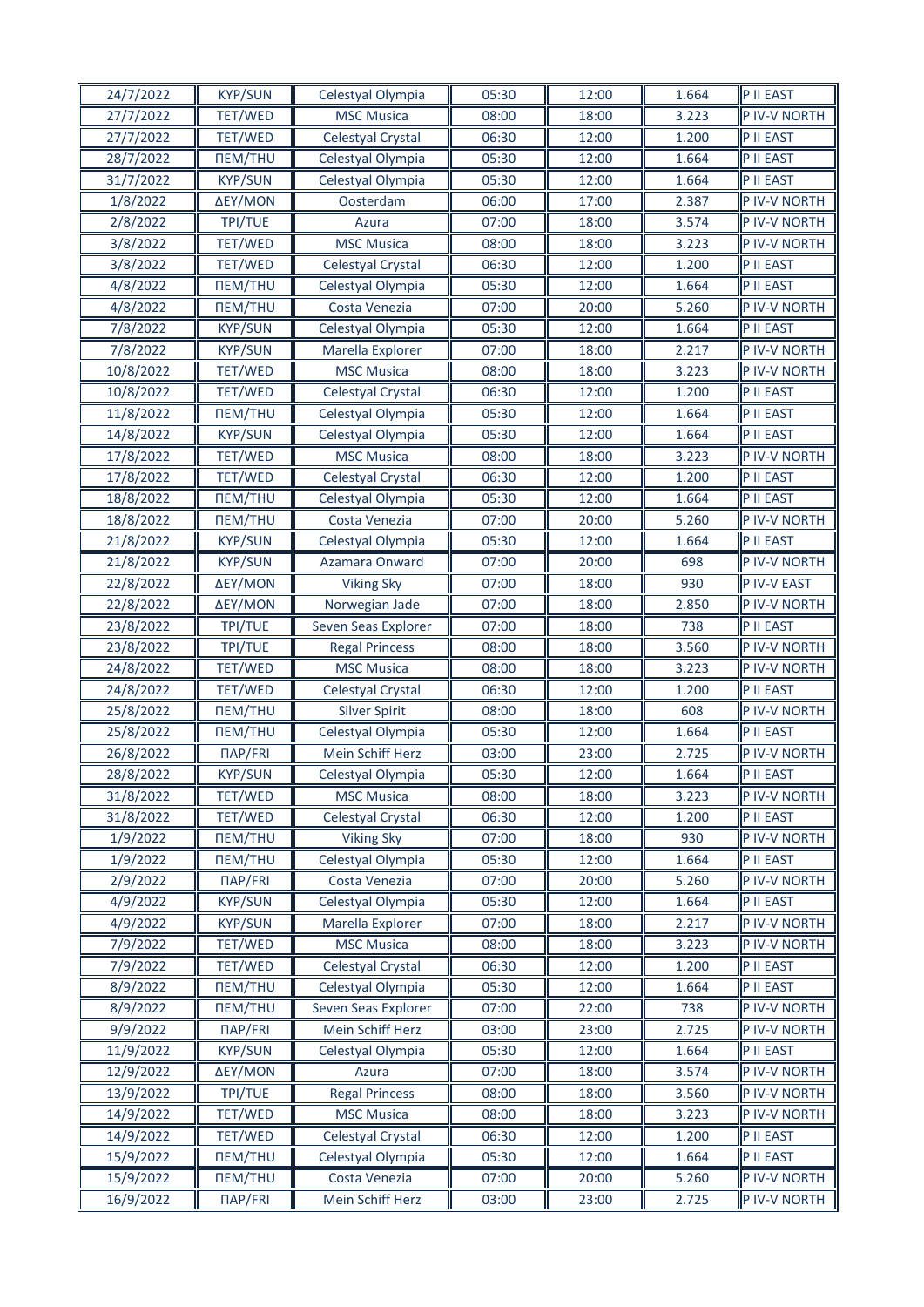| 18/9/2022  | <b>KYP/SUN</b>        | Celestyal Olympia     | 05:30 | 12:00 | 1.664 | P II EAST    |
|------------|-----------------------|-----------------------|-------|-------|-------|--------------|
| 21/9/2022  | TET/WED               | <b>MSC Musica</b>     | 08:00 | 18:00 | 3.223 | P IV-V NORTH |
| 21/9/2022  | TET/WED               | Celestyal Crystal     | 06:30 | 12:00 | 1.200 | P II EAST    |
| 22/9/2022  | <b>NEM/THU</b>        | Celestyal Olympia     | 05:30 | 12:00 | 1.664 | P II EAST    |
| 23/9/2022  | <b>ПАР/FRI</b>        | Mein Schiff Herz      | 03:00 | 23:00 | 2.725 | P IV-V NORTH |
| 24/9/2022  | ΣAB/SAT               | Gemini                | 06:00 | 12:00 | 1.074 | P II EAST    |
| 25/9/2022  | <b>KYP/SUN</b>        | Celestyal Olympia     | 05:30 | 12:00 | 1.664 | P II EAST    |
| 26/9/2022  | ΔEY/MON               | Azamara Quest         | 06:00 | 16:00 | 694   | P II EAST    |
| 27/9/2022  | TPI/TUE               | Seven Seas Explorer   | 07:00 | 17:00 | 738   | P II EAST    |
| 28/9/2022  | TET/WED               | <b>MSC Musica</b>     | 08:00 | 18:00 | 3.223 | P IV-V NORTH |
| 28/9/2022  | TET/WED               | Celestyal Crystal     | 06:30 | 12:00 | 1.200 | P II EAST    |
| 29/9/2022  | <b><i>NEM/THU</i></b> | Celestyal Olympia     | 05:30 | 12:00 | 1.664 | P II EAST    |
| 29/9/2022  | <b><i>NEM/THU</i></b> | Costa Venezia         | 07:00 | 20:00 | 5.260 | P IV-V NORTH |
| 1/10/2022  | ΣAB/SAT               | Gemini                | 06:00 | 12:00 | 1.074 | P II EAST    |
| 2/10/2022  | <b>KYP/SUN</b>        | Celestyal Olympia     | 05:30 | 12:00 | 1.664 | P II EAST    |
| 3/10/2022  | ΔΕΥ/ΜΟΝ               | Le Bougainville       | 8:00  | 9:30  | 184   | P II EAST    |
| 4/10/2022  | <b>TPI/TUE</b>        | Costa Diadema         | 06:00 | 14:00 | 3.800 | P IV-V NORTH |
| 4/10/2022  | TPI/TUE               | <b>Regal Princess</b> | 08:00 | 18:00 | 3.560 | P IV-V WEST  |
| 4/10/2022  | TPI/TUE               | <b>Island Sky</b>     | 08:30 | 17:30 | 114   | P II EAST    |
| 5/10/2022  | TET/WED               | <b>MSC Musica</b>     | 08:00 | 18:00 | 3.223 | P IV-V NORTH |
| 5/10/2022  | TET/WED               | Celestyal Crystal     | 06:30 | 12:00 | 1.200 | P II EAST    |
| 6/10/2022  | <b>NEM/THU</b>        | Celestyal Olympia     | 05:30 | 12:00 | 1.664 | P II EAST    |
| 6/10/2022  | <b><i>NEM/THU</i></b> | Mein Schiff 6         | 07:00 | 19:00 | 2.534 | P IV-V NORTH |
| 8/10/2022  | ΣAB/SAT               | Gemini                | 06:00 | 12:00 | 1.074 | P II EAST    |
| 9/10/2022  | <b>KYP/SUN</b>        | Celestyal Olympia     | 05:30 | 12:00 | 1.664 | P IV-V NORTH |
| 9/10/2022  | <b>KYP/SUN</b>        | Crown Iris            | 07:00 | 18:00 | 1.462 | P II EAST    |
| 12/10/2022 | TET/WED               | Ocean Majesty         | 07:00 | 22.00 | 621   | P III WEST   |
| 12/10/2022 | TET/WED               | <b>MSC Musica</b>     | 08:00 | 18:00 | 3.223 | P IV-V NORTH |
| 12/10/2022 | TET/WED               | Celestyal Crystal     | 06:30 | 12:00 | 1.200 | P II EAST    |
| 12/10/2022 | TET/WED               | <b>Star Legend</b>    | 07:00 | 17:00 | 212   | P IV-V EAST  |
| 13/10/2022 | <b><i>NEM/THU</i></b> | Celestyal Olympia     | 05:30 | 12:00 | 1.664 | P II EAST    |
| 13/10/2022 | <b><i>NEM/THU</i></b> | Artania               | 07:00 | 18:00 | 1.260 | P IV-V EAST  |
| 13/10/2022 | <b>ΠΕΜ/ΤΗU</b>        | Mein Schiff 6         | 07:00 | 19:00 | 2.534 | P IV-V WEST  |
| 13/10/2022 | <b><i>NEM/THU</i></b> | Costa Diadema         | 08:00 | 16:00 | 3.800 | P IV-V NORTH |
| 14/10/2022 | ПАР/FRI               | Costa Venezia         | 07:00 | 20:00 | 5.260 | P IV-V NORTH |
| 15/10/2022 | ΣAB/SAT               | Oosterdam             | 07:00 | 18:00 | 2.387 | P IV-V NORTH |
| 15/10/2022 | ΣAB/SAT               | Gemini                | 06:00 | 12:00 | 1.074 | P IV-V EAST  |
| 16/10/2022 | <b>KYP/SUN</b>        | Celestyal Olympia     | 05:30 | 12:00 | 1.664 | P II EAST    |
| 16/10/2022 | <b>KYP/SUN</b>        | Marella Explorer      | 07:00 | 18:00 | 2.217 | P IV-V NORTH |
| 17/10/2022 | ΔEY/MON               | Viking Sky            | 07:00 | 18:00 | 930   | P IV-V NORTH |
| 19/10/2022 | TET/WED               | <b>MSC Musica</b>     | 08:00 | 18:00 | 3.223 | P IV-V NORTH |
| 20/10/2022 | <b><i>NEM/THU</i></b> | Celestyal Olympia     | 05:30 | 12:00 | 1.664 | P II EAST    |
| 21/10/2022 | ПАР/FRI               | Crown Iris            | 07:00 | 20:00 | 1.462 | P II EAST    |
| 22/10/2022 | ΣAB/SAT               | Azamara Pursuit       | 07:00 | 20:00 | 777   | P II EAST    |
| 22/10/2022 | ΣAB/SAT               | Spirit of Adventure   | 07:00 | 17:00 | 999   | P IV-V NORTH |
| 23/10/2022 | <b>KYP/SUN</b>        | Celestyal Olympia     | 05:30 | 12:00 | 1.664 | P II EAST    |
| 24/10/2022 | ΔEY/MON               | Star Legend           | 06:00 | 17:00 | 212   | P II EAST    |
| 26/10/2022 | TET/WED               | <b>MSC</b> Musica     | 08:00 | 18:00 | 3.223 | P IV-V NORTH |
| 27/10/2022 | <b><i>NEM/THU</i></b> | <b>Viking Sky</b>     | 07:00 | 18:00 | 930   | P IV-V EAST  |
| 27/10/2022 | <b>ΠΕΜ/ΤΗU</b>        | Celestyal Olympia     | 05:30 | 12:00 | 1.664 | P II EAST    |
| 27/10/2022 | <b><i>NEM/THU</i></b> | Norwegian Dawn        | 11:00 | 20:00 | 4.080 | P IV-V NORTH |
| 28/10/2022 | ПАР/FRI               | Costa Venezia         | 07:00 | 20:00 | 5.260 | P IV-V NORTH |
| 29/10/2022 | ΣAB/SAT               | <b>MSC Orchestra</b>  | 07:00 | 17:00 | 3.223 | P IV-V NORTH |